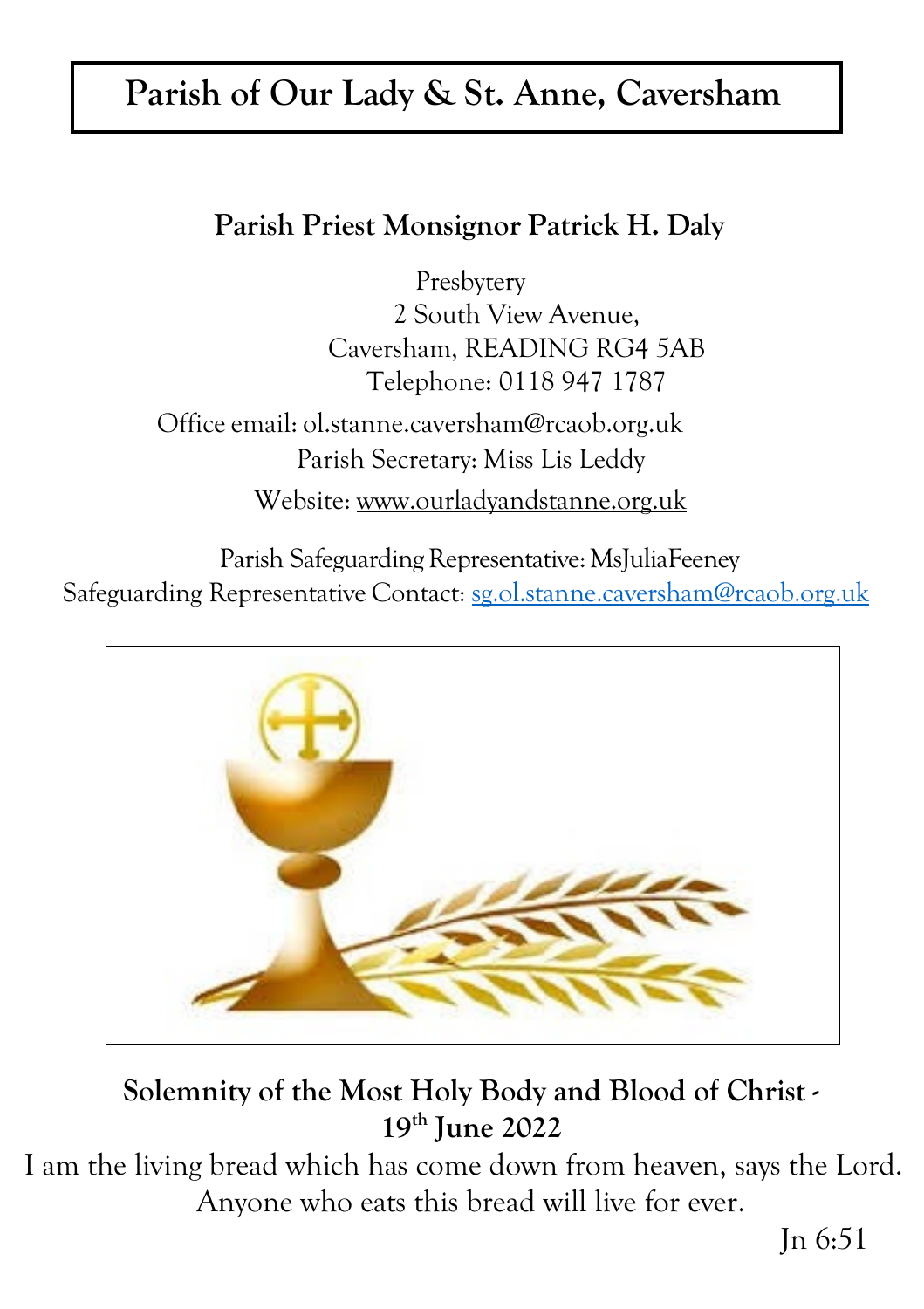| WELCOME                                                                                                                                                                                                            | Please continue to pray for Fr Patrick.                                                                                                                                                                                                                                                                                                                                                                                                                                                                                                                                        |  |
|--------------------------------------------------------------------------------------------------------------------------------------------------------------------------------------------------------------------|--------------------------------------------------------------------------------------------------------------------------------------------------------------------------------------------------------------------------------------------------------------------------------------------------------------------------------------------------------------------------------------------------------------------------------------------------------------------------------------------------------------------------------------------------------------------------------|--|
| Thank you to Fr Richard Maniak who has<br>come to offer Mass on both Saturday and<br>Sunday this weekend.                                                                                                          | <b>ROCK N ALE SPONSORSHIP</b><br>Do you own a small local business or do<br>you work for a local business. Caversham<br>Rock and Ale is looking for sponsors for<br>this event. Last year over 600 people<br>had the best time.<br>attended<br>and<br>Sponsorship of £200 will get you a<br>mention on the night and your company<br>name on our Sponsors Board which will<br>be displayed clearly on the evening.<br>If you work for a local company and<br>you're uncomfortable about asking, give<br>me a call and I will do the asking.<br>Contact Margaret on 07789776327 |  |
| FIRST HOLY COMMUION<br>Congratulations to all those who will<br>receive their First Holy Communion in<br>the parish today at 12.30.<br>We pray that they will rejoice in an ever<br>growing friendship with Jesus. |                                                                                                                                                                                                                                                                                                                                                                                                                                                                                                                                                                                |  |
| <b>BACON BUTTIES</b> available in the<br>Cenacle after 10am Mass on the first<br>Sunday of the month - starting up again<br>$3rd$ July.                                                                            |                                                                                                                                                                                                                                                                                                                                                                                                                                                                                                                                                                                |  |
| <b>CURRY NIGHT</b><br>Watch this space for details of another<br>curry night – an event that is always very<br>popular. Proceeds to parish building<br>fund.                                                       | WEDNESDAY GOSPEL SHARE<br>St Michael's at Sonning Common have<br>extended an invitation to join them on<br>zoom for a prayerful reflection on the<br>coming Sunday's gospel. It happens at<br>7pm each Wednesday and, depending<br>on numbers it may last up to 30 mins.<br>link<br>available<br>Zoom<br>from<br>dcn.brian.theobald@ <u>rcaob.org.uk</u> or the<br>OLSA parish office.<br><b>LOOKING FOR A NEW HOME:</b><br>Contact the parish office for<br>information.                                                                                                      |  |
| <b>SECOND COLLECTION</b><br>This weekend(18-19 June) there will be a<br>second collection for the Pope's Day for                                                                                                   |                                                                                                                                                                                                                                                                                                                                                                                                                                                                                                                                                                                |  |
| Life. This year's focus is on caring for and<br>valuing older people.                                                                                                                                              |                                                                                                                                                                                                                                                                                                                                                                                                                                                                                                                                                                                |  |
| <b>PARISH INCOME</b><br>May Contactless Sun. offering: $\mathfrak L$<br>781.80<br>May Building Fund:<br>22.62<br>£<br>2975.00<br><b>Standing Orders:</b><br>£                                                      | <b>OUR LADY'S LAMP</b><br>This is lit this week for:<br>a private intention                                                                                                                                                                                                                                                                                                                                                                                                                                                                                                    |  |

The diocesan Privacy Policy is available at

http[s://www.birminghamdiocese.org.uk/privacy- policy](http://www.birminghamdiocese.org.uk/privacy-policy) or by request from the parish office.

Our Lady & St Anne Parish is part of the Archdiocese of Birmingham, Charity No. 234216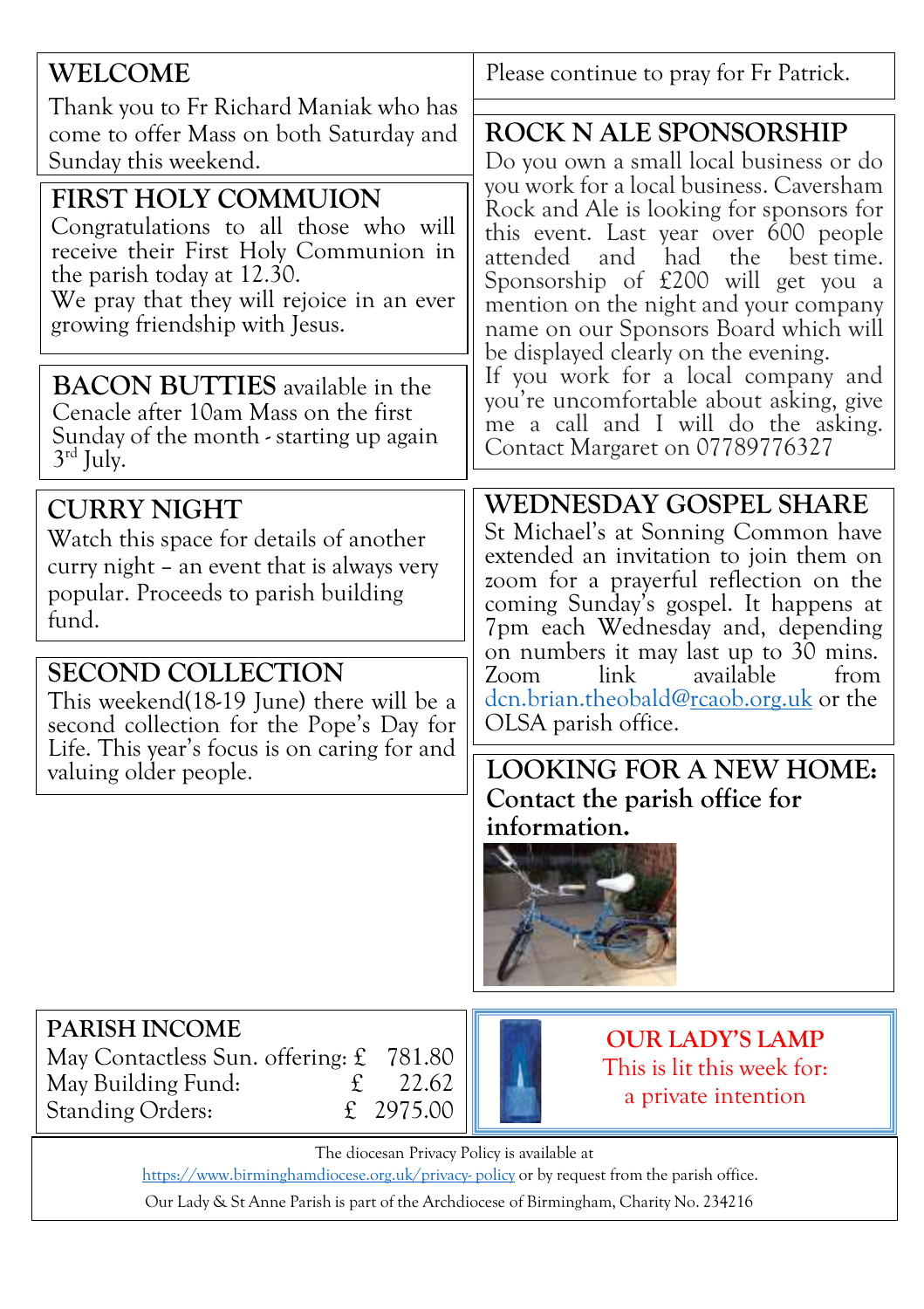#### **Background on the Gospel Reading**

Today, the second Sunday after Pentecost, we celebrate a second solemnity, which marks our return to Ordinary Time. Today is the Solemnity of the Most Holy Body and Blood of Christ. At one time, this day was called Corpus Christi, Latin for "the Body of Christ." In the most recent revision of the liturgy, the name for this day is expanded to be a more complete reflection of our Eucharistic theology.

The feeding of the 5,000 is the only one of Jesus' miracles to appear in all four Gospels. Luke places it between Herod's question, "Who is this about whom I hear such things?" and Peter's response to Jesus' question about who he thought Jesus was: "You are the Messiah of God." In Luke the feeding is not the result of Jesus' compassion for the crowd but is instigated by the disciples. They wanted Jesus to send the crowd away to town. Instead Jesus tells the disciples to give them some food on their own.

The passage is meant to remind us of two feedings in the Old Testament: the feeding of the Israelites in the desert and Elisha's feeding of 100 people with 20 loaves in 2 Kings 4:42-44. It is also connected to the institution of the Eucharist. As in the Last Supper accounts in Matthew, Mark, and Luke and in Paul's account in 1 Corinthians 11:23-24, Jesus takes bread, looks up to heaven, blesses the bread, breaks it, and then gives it to the disciples. In using this exact language, Luke is reminding his readers that in this miracle Jesus is doing more than feeding hungry people as God did for the Israelites and the prophet Elisha did as well. The bread he gives is his body, which he will continue to give as often as the community breaks bread in remembrance of him in the Eucharist.

Taken from: https://www.loyolapress.com/catholic-resources/liturgicalyear/sunday-connection/most-holy-body-and-blood-of-christ-cycle-csunday/